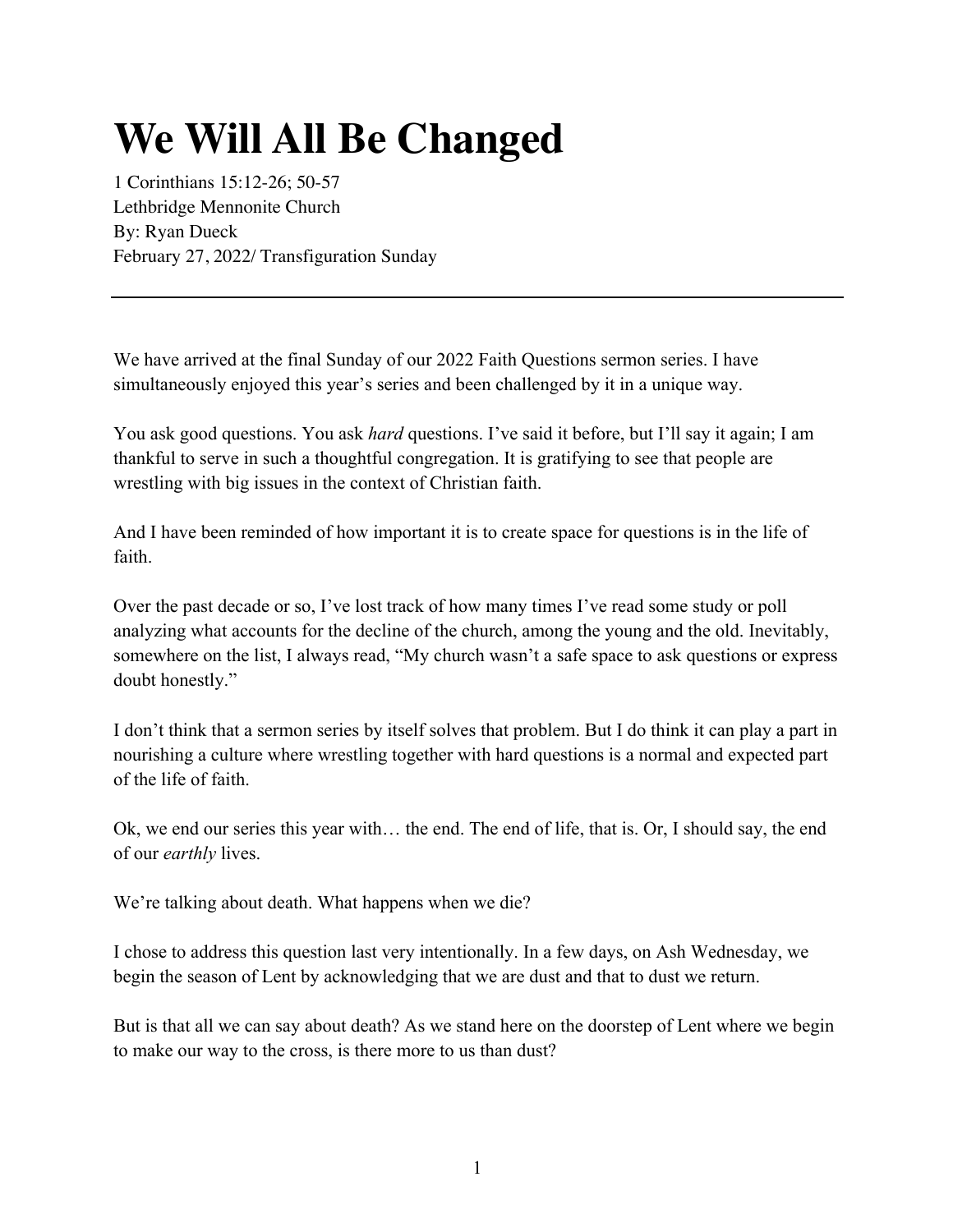The Christian hope has always been a loud "yes!" We are not ultimately defined by Ash Wednesday but by Easter Sunday, thanks be to God!

But death still looms large in our imaginations. We still have questions, fears, anxieties about what we *can* or *should* hope for when it comes to life after death.

\*\*\*

Well, as a way into a difficult topic, and because I know it's been a difficult week and many of our hearts are heavy with what's going on in the Ukraine, I'm going to begin on the lighter side.

I'm going to begin with the popular tv show Ted Lasso. Ted Lasso is an average American college football coach from Kansas who, through a combination of events and circumstances, ends up being hired to coach a soccer team in England.

He knows nothing about soccer and even less about England. He comes across as a naive, overoptimistic, smiley, moustached, middle-aged American who is thrust into a story much more complex and cynical than he realizes.

There's a lot more I could say about Ted Lasso but suffice to say that the show mixes the hilarious with the at-times profound.

Death makes an appearance in one of the episodes in season two. The team owner Rebecca's father dies. And Ted and his colleagues find themselves talking about what happens when you die.

They cover a few of the bases when it comes to common views out there.

Roy Kent, a gruff foul-mouthed old-school player is asked by his girlfriend where he thinks Rebecca's father is right now.

Roy responds, "In the drawer of a funeral home." "No, I mean, like, *spiritually*," she implores. Roy looks at her blankly and says, "In the drawer of a funeral home."

Well, there's one answer to the question of what happens when we die. Nothing. Many hold this view (or at least claim to). Roy goes on to sum it up even more bluntly: "You live, you die, you're done. Good night."

Higgins is the communications director for the team. He smiles placidly and says, "I like to imagine a heaven where animals are in charge and humans are the pets."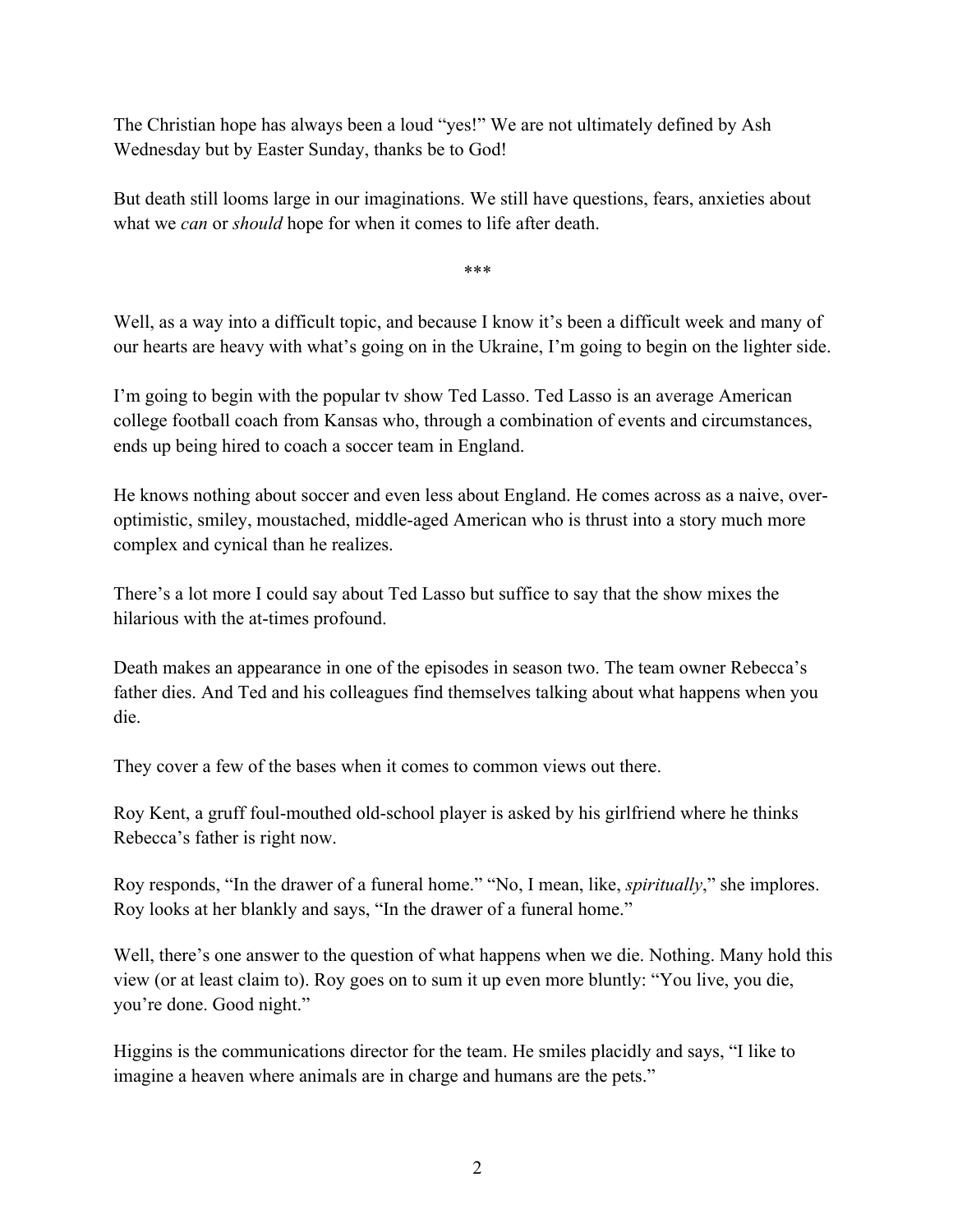There's another common view. Heaven is a blank canvas for whatever our imaginations might want to imprint upon it.

Coach Beard is a bit of an eccentric, and he offers this: "You know, if you weigh a person's body right after death, it's 21.3 grams lighter, and some say that's the weight of the soul."

Interesting. I'd never thought of what a soul might weigh.

Nate, the trainer looks wistfully upward and sighs: "I'd like to be reincarnated as a tiger. And then ravage anyone who looked at me wrong."

Reincarnation is the idea that history is cyclical and repeating, and that we come back as other creatures or aspects of nature. This is a prominent view in Eastern religions and many more secular folks who like to dabble in them.

Ted himself offers this: "I used to believe that if you did good things, you went to heaven, if you did bad things you went to hell. Nowadays I just think we all do both, so wherever he is, I hope he's happy."

This would probably be the default view of many people. A vague hope for happiness in light of the conflicted creatures that we are and the impossibility of knowing anything for certain.

All in all, a fairly accurate reflection of the cross-section of beliefs out there these days about what comes after death.

The funeral itself is also interesting. It takes place in a stately Anglican cathedral, but it's clear that many have no idea what to say or do in such a place.

The Lord's Prayer, Amazing Grace, and Psalm 23 make brief appearances, but overall, the funeral is a deeply confused and conflicted experience for most. Death is mostly something bewildering. It is kept at arm's length, deflected away by humour, booze, and nostalgia.

It struck me as a near perfect snapshot of our cultural moment.

A vague memory of the Christian hope (or at least the symbols and songs and prayers), but no real clue about what it means or interest in engaging it properly.

\*\*\*

So, what can we say about this question? What have Christians said through the ages? What does the Bible say about this important matter?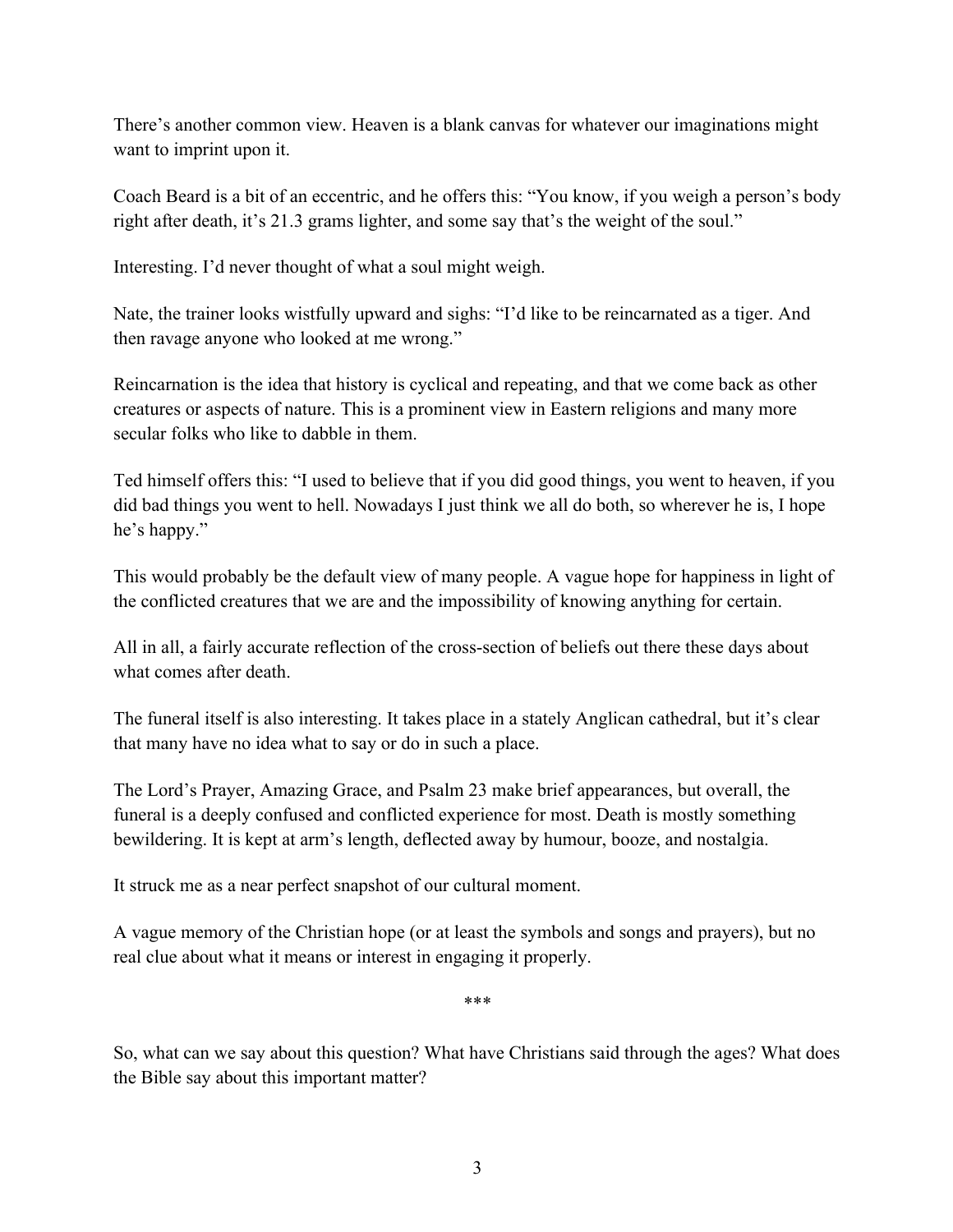Well, perhaps surprisingly, huge parts of the bible are pretty much silent. The Old Testament has very little to say about life after death or what we might expect.

There is the concept of "Sheol," a shadowy underworld of darkness to which all the dead go, a place of stillness cut off from life and from God.

There are occasional glimpses of hope that Sheol may not have the last word—a few psalms, for example. But in the OT, hope beyond the grave is of a very general sort.

Perhaps the most well-known expression of a hope beyond death in the OT comes from the book of Job. Job has been suffering and arguing with God and his friends for nineteen chapters by this point, when he says these words:

I know that my redeemer lives, and that in the end he will stand on the earth. And after my skin has been destroyed, yet in my flesh I will see God; I myself will see him with my own eyes—I, and not another (Job 19:25-27).

There are controversies about how the Hebrew is best translated in this passage, but there is the powerful hope—demand, even!—that Job will see and be vindicated by God beyond death.

In the New Testament, a general hope becomes more specific. Jesus bursts on to the scene and changes everything when it comes to how we understand life and death and what we can hope for beyond the grave.

1 Corinthians 15 is one of the more detailed passages on these matters in the New Testament. Paul makes crystal clear that what Christians hope for is not harps and clouds or pets or vague happiness or tigers, but *bodily resurrection*.

This was a scandalous claim at the time, and it remains so. It is an outlandish hope. It shocked people in the first century and it should probably still shock us today!

Jesus's soul didn't peacefully migrate up to heaven from the tomb in which his body was laid. He was bodily raised!

He appeared to his disciples, he hung around for a while, he ate breakfast by the beach, he explained a few things before ascending as the risen Christ, Lord of history, and Eternal Victor over sin, death, and evil.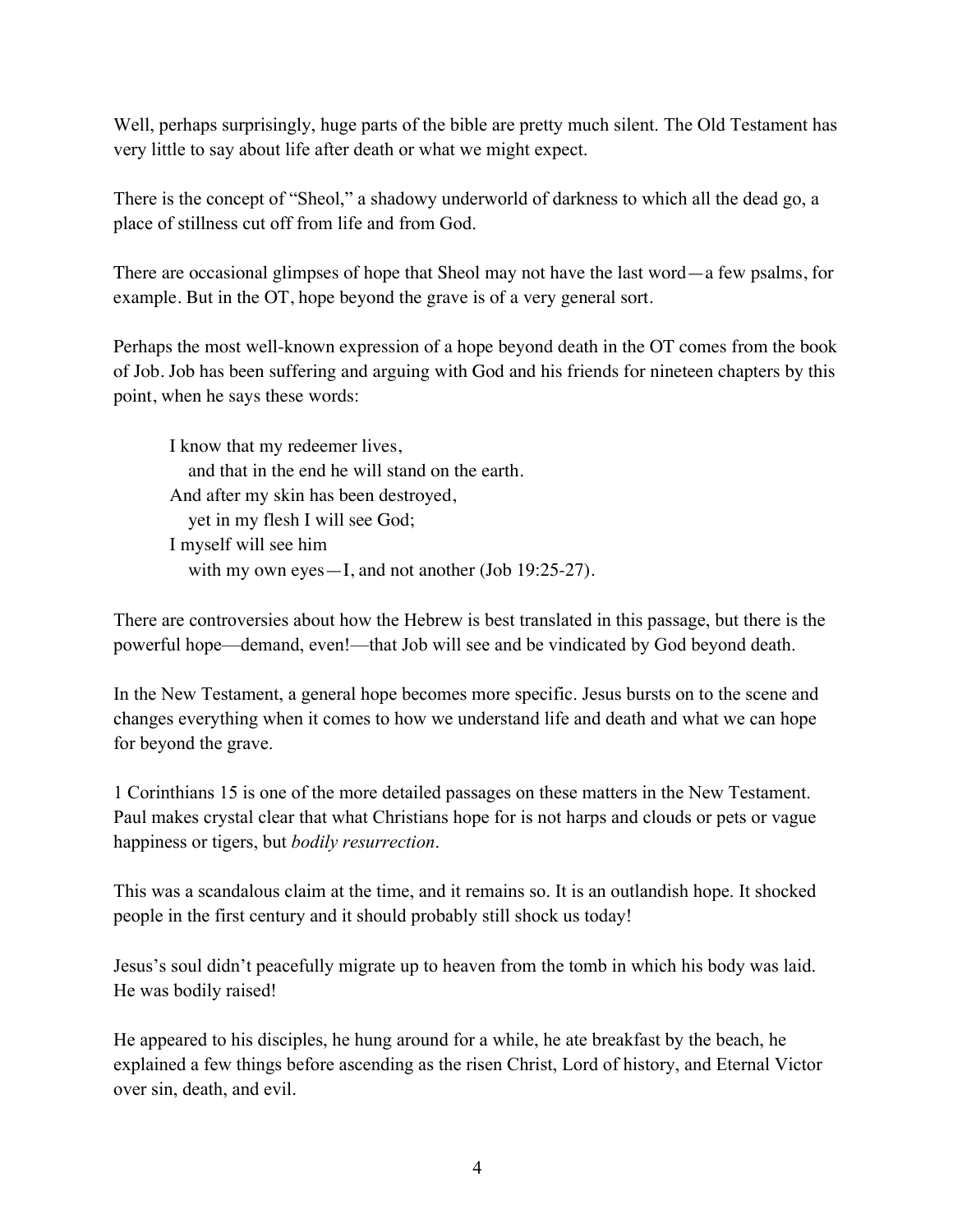Paul puts it plainly. As in Adam, all died, so in Christ all shall live. Bodily death came through a human being. Eternal life comes through God in human flesh.

We don't know what our bodies will be like. Paul alludes to resurrection bodies that are somehow similar to but different from the bodies we now inhabit. But we struggle to conceptualize all of this.

We simply affirm the hope that we will all be changed (1 Cor. 15:51). We believe that somehow the God who spoke creation into being at the beginning can be trusted to speak new creation into being at the end.

One of the biggest question many people have is what happens in between death and the last judgment and resurrection to new life. Where are our departed in the in-between time? Where or to whom will we go when we die?

There are a few views out there about the intermediate state, but I must say at the outset that we simply don't know much about this.

Scripture only offers hints, but in the broadest possible terms, there are two tracks. There is either a conscious or an unconscious intermediate state between our individual deaths and the final judgment.

Some speculate that death leads to conscious existence in an intermediate state. This would be something like the Catholic doctrine of purgatory, where those who die in Christ go for postmortem purification until the final judgment

Protestants largely rejected this view, I think correctly, although it's led to all kinds of confusion and Hallmark-y additions to our theology (i.e., floating up to heaven on harps and clouds immediately at death).

Others say that the intermediate state is unconscious (or at least it is experienced as such by us). Some call it something like "soul sleep."

At death, there is an "interruption" in consciousness. The person who dies is in fact unconscious/non-conscious until the day of the resurrection at which point, they come back to consciousness.

Perhaps our experience of space and time is different at death and what in linear time would be hundreds, or thousands of years is experienced as a blink of an eye on the other side of death.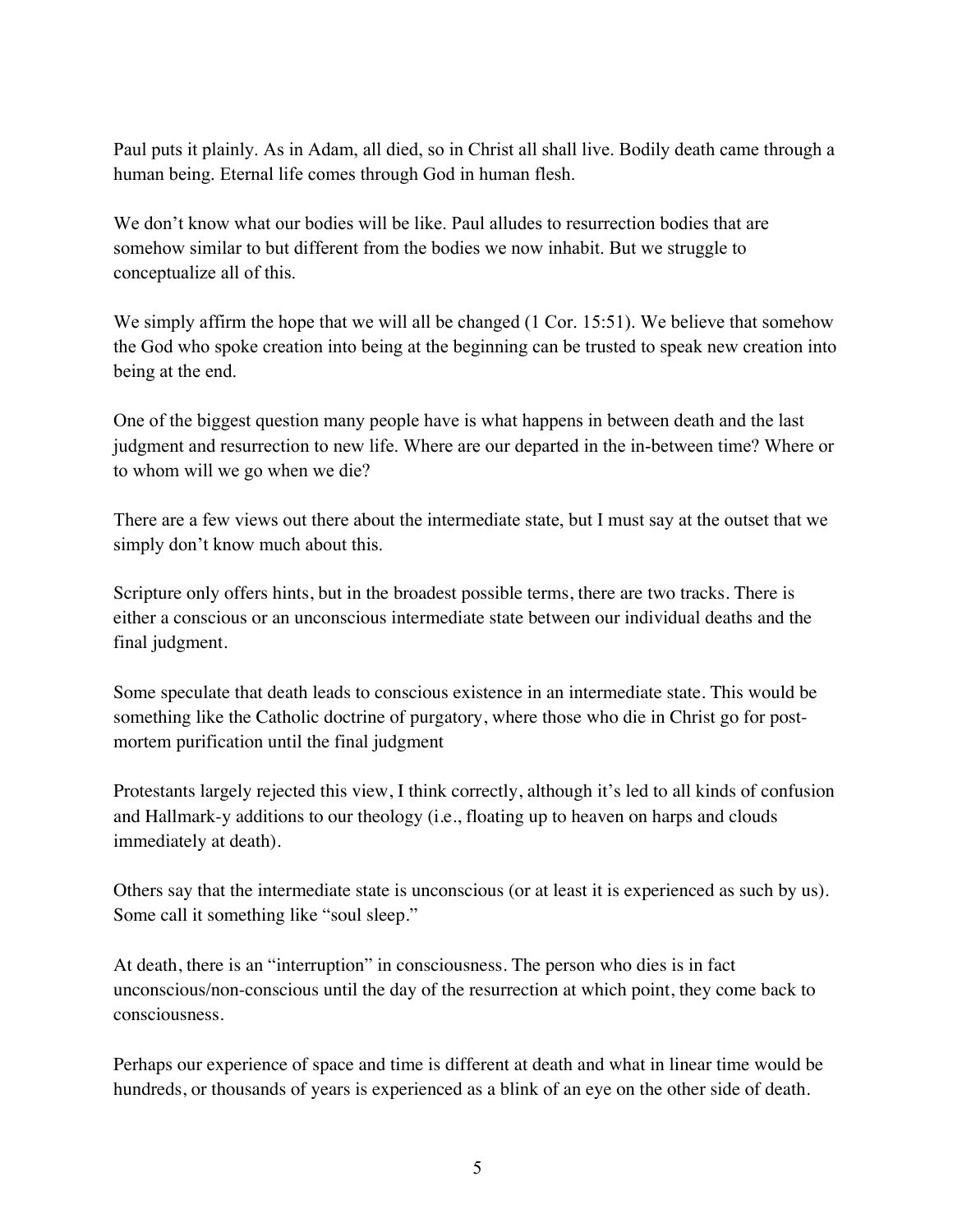For some, the intermediate state is a source of anxiety. How can God resurrect bodies whose physical stuff is gone? Is the "blueprint" for each human life retained in the mind of God? Are we more like a memory or the code from a computer program or…?

Again, we can't say. Again, I would simply point to the deep hope that a God who made something from nothing once can do it again.

Whatever we believe about the specifics about the afterlife and how the chronology all works, I think the resurrection of Jesus Christ gives us an unshakable hope that the dead are "held by God."

This is the kind of language I try to use around death and dying, specifically when asked where people's loves ones are "right now." I say, "they are with God" or "they are held by Christ."

We can even say, "they're' in heaven" provided that by this we mean, "they're safe in the presence of God, anticipating the new creation that is to come."

We who have placed our trust in Christ can face death and the intermediate state with confidence because whatever it is and however it is experienced, it cannot separate us from the love of God in Christ.

\*\*\*

And this is where I want to end. With Christ. The *word* Christ, specifically.

This week, I came across an article by James Brenneman in *Anabaptist World*. Brenneman is the former president of Goshen College, and current member of First Mennonite Church of San Francisco.

The article was called, "There's Just Something About That Name: Why It's Better to Be 'Jesus-Centered' than 'Christ-Centered.'"1

"Christ" is a title. It is from the Greek word *christos* which is used to translate the Hebrew "anointed" or "Messiah." "Jesus" is a personal name.

When we focus too much on the title and not enough on the name, Brenneman says, we risk downplaying the human aspects of Jesus, the fact that he was a poor, brown-skinned middle eastern teacher who lived a humble life of service and compassion, and turn him into the

<sup>1</sup> https://anabaptistworld.org/theres-just-something-about-that-name/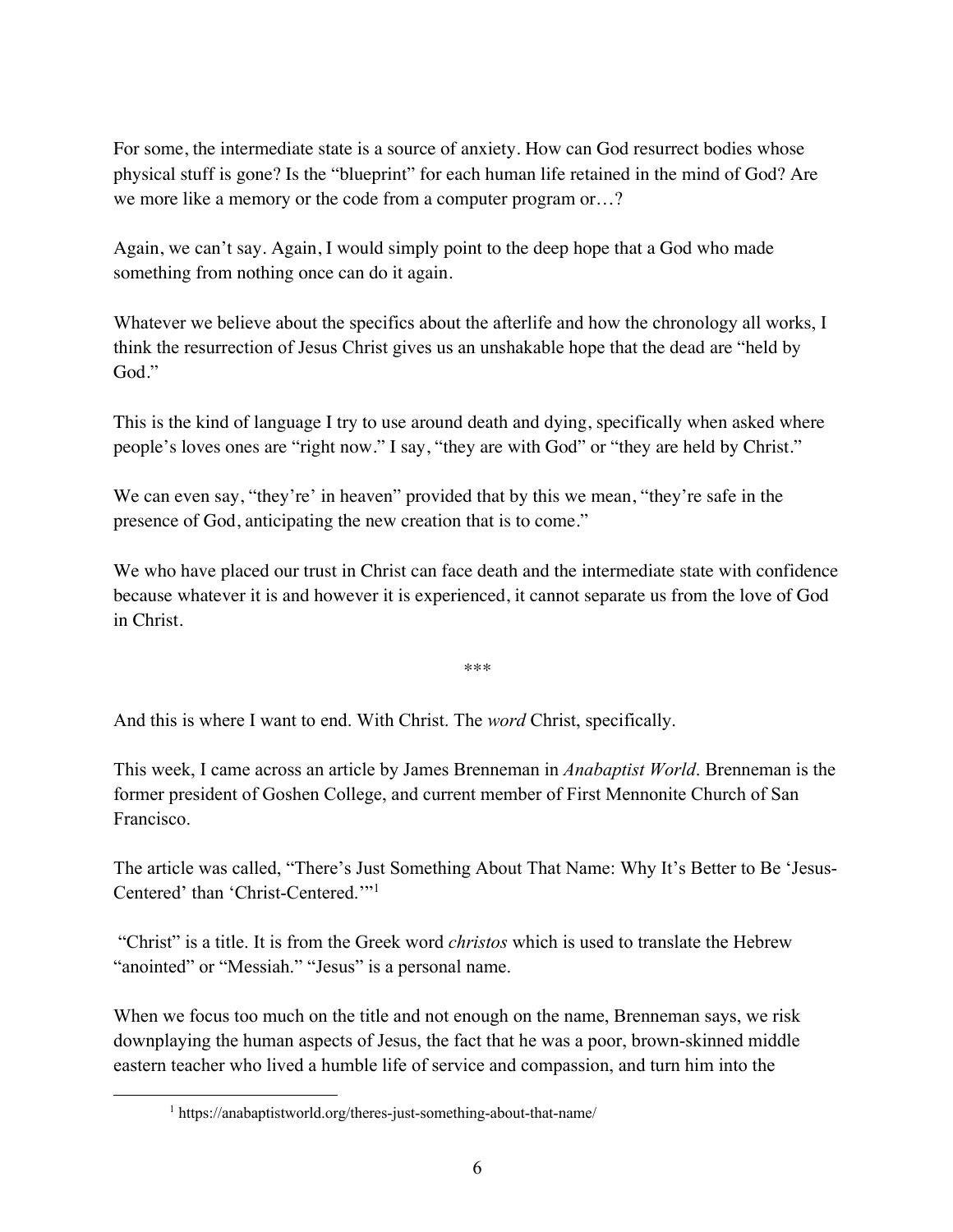triumphant suspiciously white European-looking Jesus that looks down on us from the cathedrals and artwork of Christian history (as in the funeral in Ted Lasso).

"Jesus" is the humble rabbi, the peacemaker, the pursuer of justice, the critic of organized religion, the preacher of the Sermon on the Mount.

"Christ" is the abstract subject of all the creeds and doctrines, the one who has been used to legitimate all kinds of nasty institutions and wars throughout history.

We need to focus more on Jesus and less on Christ. This is the way to reach young people who care more about social justice than all those exclusive beliefs, and who are embarrassed about all of Christianity's past sins. So says Brenneman, at any rate.

Now, I get the point that Brenneman is trying to make. I can even agree with parts of it, even if I think he has mostly just attributed all the good things about Christian history to the word "Jesus" and all the bad things to the word "Christ."

And I don't like to be disagreeable, especially with distinguished Mennonite pastors and theologians. But this seems to me an entirely false dichotomy.

We don't have to choose between "Jesus-centered" and "Christ-centred." They belong together. They are inseparable. We *need* not—indeed *must* not—separate the name from the title.

In Matthew, Jesus asks is disciples, "Who do you say I am?" Peter famously responds, "You are the Messiah (the Christ), the Son of the Living God."

Jesus doesn't say, "Well, that's true, but you should probably just downplay that part." He says,

Blessed are you, Simon son of Jonah! For flesh and blood has not revealed this to you, but my Father in heaven. And I tell you, you are Peter, and on this rock I will build my church, and the gates of Hades will not prevail against it (Mat 16:17-18).

Blessed are you, Peter! A deep insight into the nature of God has been revealed to you! The name and the title forever go together.

Jesus *is* the Christ, the one anointed by God to save the world. Jesus the Christ is both the humble teacher and the Lord of history. And we need him to be.

After reading the article, I read 1 Corinthians 15 again. It is telling that in a passage about death, the word "Christ" appears 18 times.